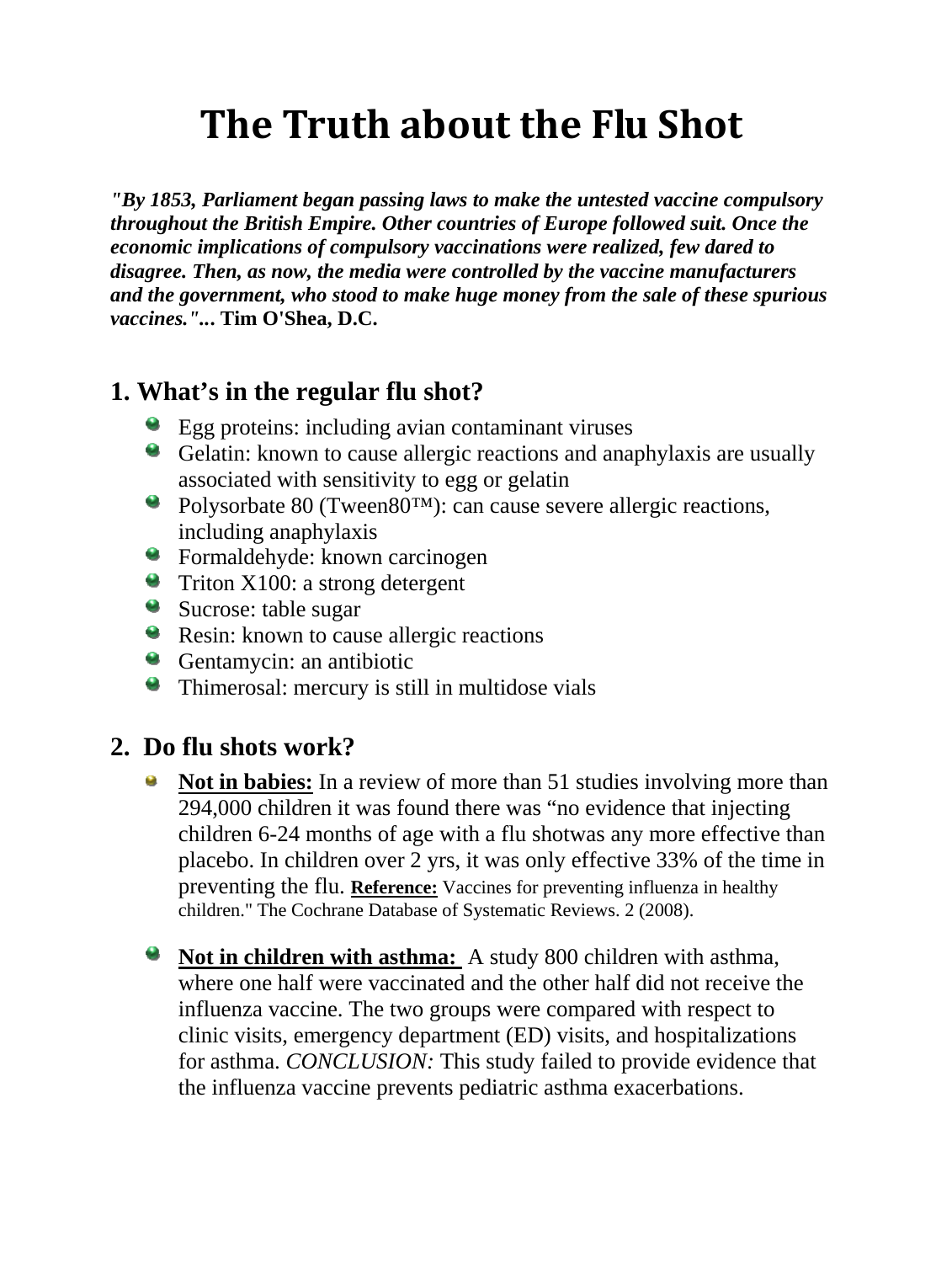**Reference:** "Effectiveness of influenza vaccine for the prevention of asthma exacerbations." Christly, C. et al. Arch Dis Child. 2004 Aug;89(8):734-5.

- **Not in children with asthma (2):** "The inactivated flu vaccine, Flumist, does not prevent influenza-related hospitalizations in children, especially the ones with asthma…In fact, children who get the flu vaccine are *more at risk for hospitalization* than children who do not get the vaccine." **Reference:** The American Thoracic Society's 105<sup>th</sup> International Conference, May 15-20, 2009, San Diego.
- **Not in adults:** In a review of 48 reports including more than 66,000 adults, "Vaccination of healthy adults only reduced risk of influenza by 6% and reduced the number of missed work days by less than one day (0.16) days. It did not change the number of people needing to go to hospital or take time off work." **Reference:** "Vaccines for preventing influenza in healthy adults." The Cochrane Database of Systematic Reviews. 1(2006).
- 9 **Not in the Elderly:** In a review of 64 studies in 98 flu seasons, For elderly living in nursing homes, flu shots were non-significant for preventing the flu. For elderly living in the community, vaccines were not (significantly) effective against influenza, ILI or pneumonia. **Reference:** "Vaccines for preventing influenza in the elderly." The Cochrane Database of Systematic Reviews. 3(2006).

### **3. What about the new Swine Flu shot?**

- A new report from a WHO advisory group predicts that global  $\bullet$ production of vaccine for the novel H1N1 influenza virus could be as much as 4.9 billon doses a year, far higher than previous estimates.
	- The report says that vaccine makers are expected to produce about 780 million doses of seasonal flu vaccine for the northern hemisphere's 2008-09 flu season for the
- **June 12 Announcement:** 
	- The new  $H_1N_1$  (swine flu) vaccine is going to be made by Novartis. It will probably be made in PER.C6 cells (human retina cells) and contain MF59, a potentially debilitating adjuvant.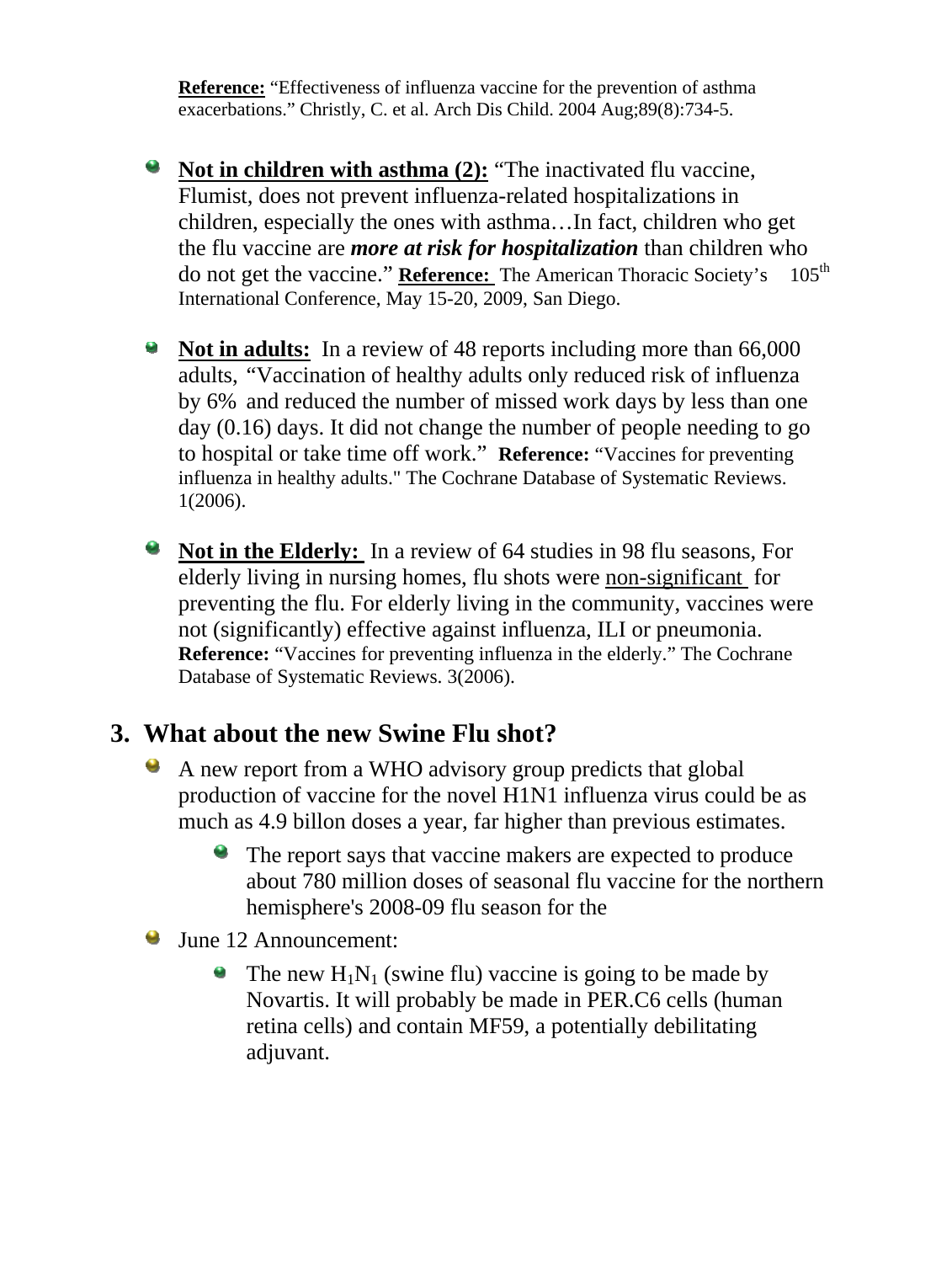- **MF-59** is an oil-based adjuvant primarily composed of squalene, Tween 80 and Span85.
	- $\bullet$ *All* oil adjuvants injected into rats were found toxic. *All* rats developed an MS-like disease that left them crippled, dragging their paralyzed hindquarters across their cages.
	- Squalene caused severe arthritis (3 on scale of 4). Squalene in humans at 10-20 ppb (parts per billion) lead to severe immune responses, such as autoimmune arthritis and lupus.

**Reference:** Kenney, RT. Edleman, R. "Survey of human-use adjuvants." Expert Review of Vaccines. 2 (2003) p171.

**Reference:** Matsumoto, Gary. Vaccine A: The Covert Government Experiment That's Killing Our Soldiers and Why GI's Are Only the First Victims of this Vaccine. New York: Basic Books. p54.

- Federal health officials will probably recommend that most Americans get three flu shots this fall: one regular flu shot and two doses of any vaccine made against the new swine flu strain. **Reference:** Washington Post, Wednesday, May 6, 2009
- **HHS Secretary Kathleen Sebelius is talking to school** superintendents around the country, urging them to spend the summer planning what to do if the government decides it needs their buildings for mass vaccinations and vaccinating kids first. **Reference:** CBS News, June 12, 2009.

### **4. Is Mandatory Vaccination Possible?**

- <sup>1</sup> 1946: US Public Health Service was established and EO 9708 (Executive Order) was signed, listing the communicable diseases where quarantines could be used. 1946 and 2003, cholera, diphtheria, TB, typhoid, smallpox, yellow fever,  $\&$  viral hemorrhagic fevers were added.
- April 4, 2003: EO 13295 added SARS to the list.
- April 1, 2005: EO 13295 added "Influenza caused by novel or re-emergent influenza viruses that are causing, or have the potential to cause, a pandemic." EO 13295 also:
	- The president gave the Sec. of HHS the power to quarantine, his or her discretion.
	- Sec of HHS has the power to arrange for the "apprehension and examination of persons reasonably thought to be infected." A cough or a fever could put a person at risk for being quarantined for an extended period of time without recourse.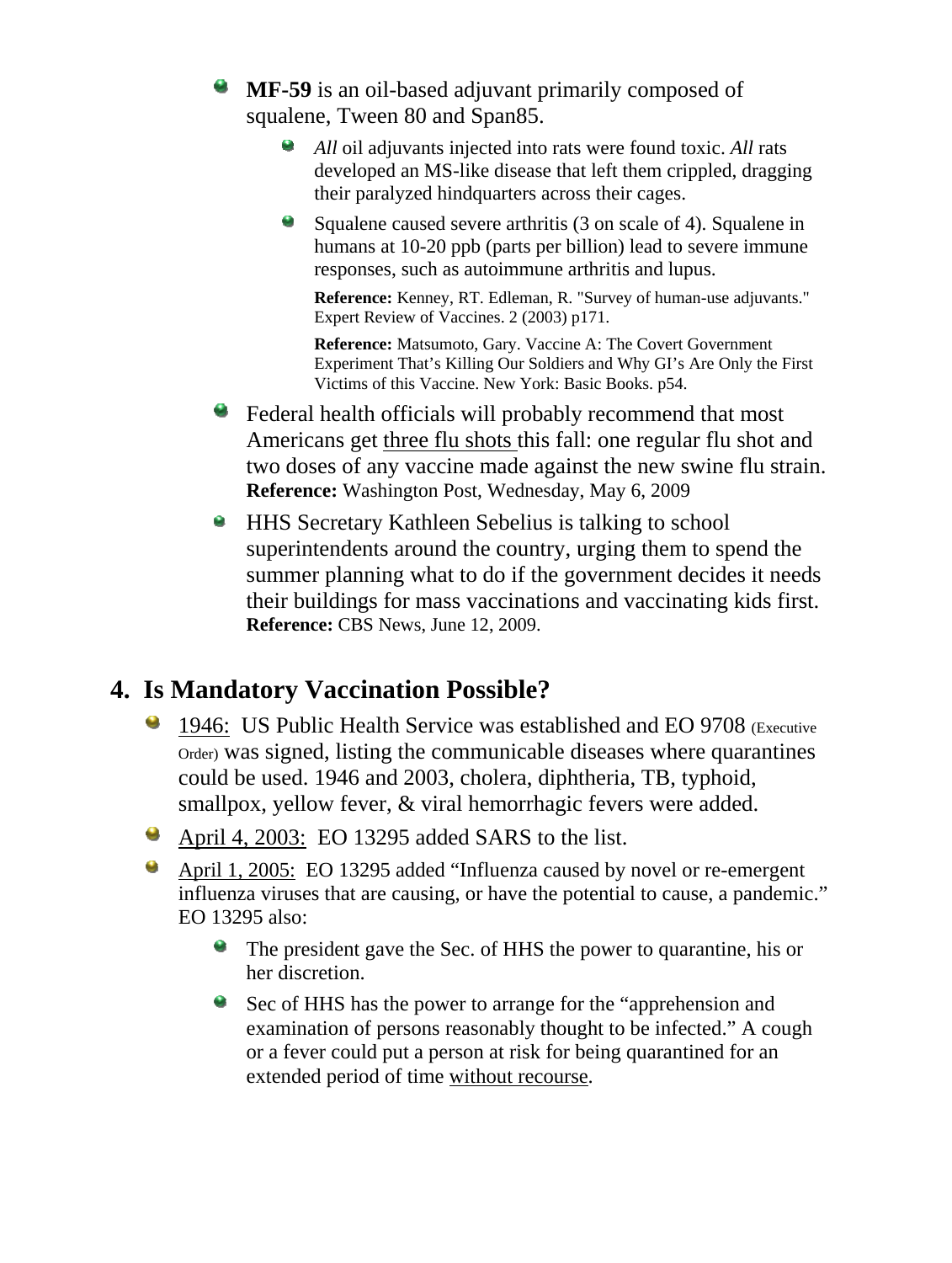- O. January 28, 2003: Project BioShield was introduced during Bush's State of the Union Address. This created permanent and indefinite funding authority to develop "medical countermeasures."
	- The NIH was given authority to speed approval of drugs and vaccines. S. Emergency approval of a "fast tracked" drug and vaccine can be given without the regular course of safety testing.
- December 17, 2006: Division E: The Public Readiness and Emergency Preparedness Act was added as an addendum to Defense Appropriations Bill HR 2863 at 11:20p on Saturday night, long after House Committee members had signed off on the bill and gone home for the holidays. Section (b)(1) states:
	- The Sec of HHS can make a determination that a "disease, health condition or threat" constitutes a public health emergency. He or she may then recommend "the manufacture, testing, development, *administration,* or use of one or more *covered counter measures*…" A covered countermeasure defined as a "pandemic product, *vaccine* or drug."
	- Division E also provides complete liability protection for *all* drugs, vaccines or biological products deemed a "covered countermeasure" and used for an outbreak of *any kind.*
	- Complete liability protection has been given to drug companies for *any* product used for *any* public health emergency declared by Sec of HHS.
	- Pharma is now protected from all accountability, unless "criminal intent to do harm" can be proven by the injured party. They are protected from liability even if they know the drug will be harmful.

#### **4. What can I do? These are just a few suggestions; please come up with more of your own! Add to this list and spread the word.**

- Give this information to everyone you know and love.
- Contact local first responders (EMTs, Paramedics, Fireman, etc). Tell them what is will be in the flu shots and that \*they\* will be the first ones to get it.
- Contact local police and discuss concerns about mandatory vaccination. You go to church and to the grocery store with these folks and their kids play with your kids. They are not "scary" people. Take them coffee and a treat to get in the door...  $\odot$
- **Contact local city council members about your liberties. You need** their support to maintain your right to refuse.